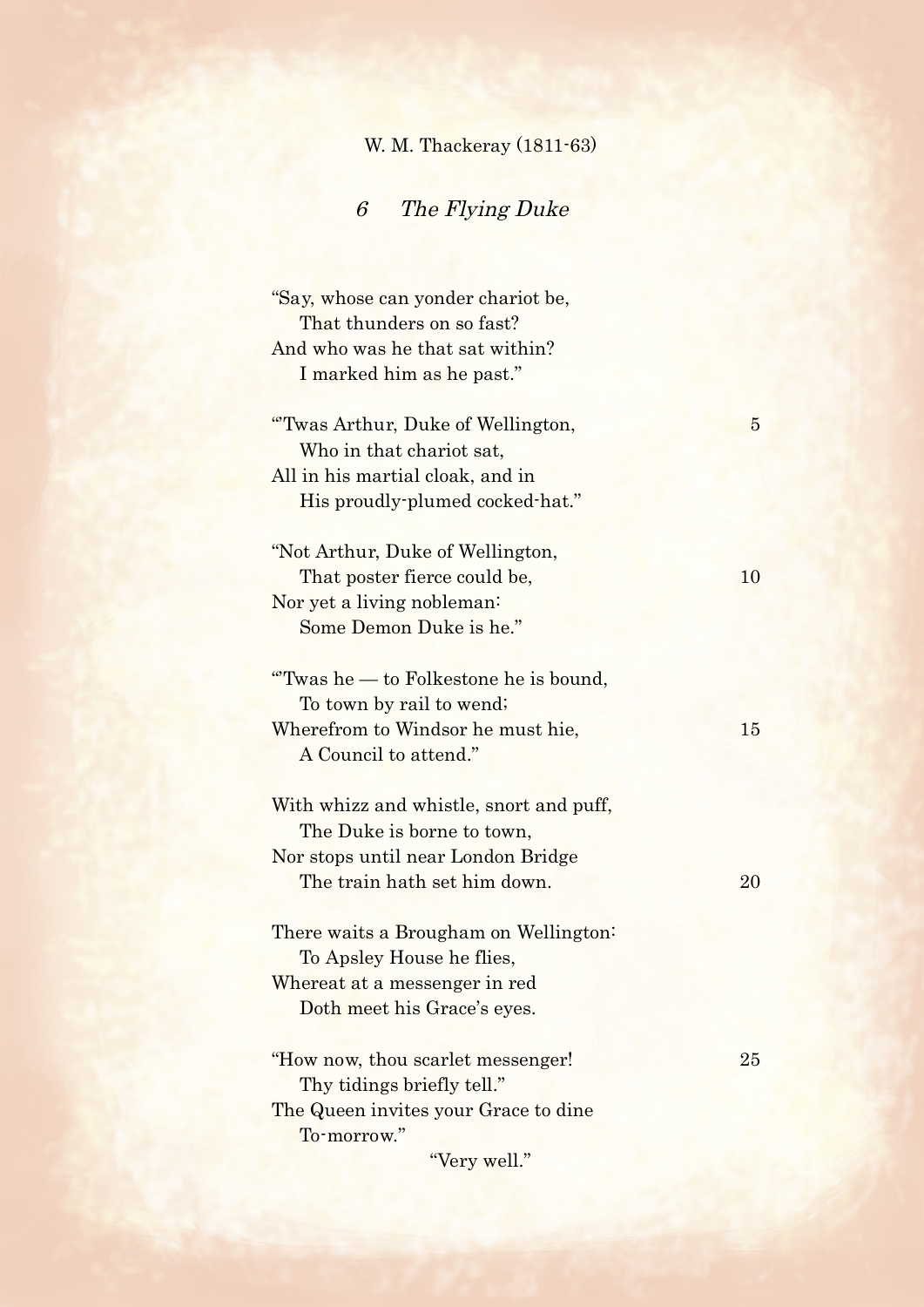| To Paddington by cab, to Slough             |    |
|---------------------------------------------|----|
| By steam — away, away!                      | 30 |
| To Windsor, thence, he goes by fly;         |    |
| But there he must not stay —                |    |
|                                             |    |
| For that his Grace at Walmer hath           |    |
| A tryst this night to keep;                 |    |
| And he hath warned his serving-men          | 35 |
| He shall be back to sleep.                  |    |
|                                             |    |
| The Council's o'er; back posts his Grace,   |    |
| As fast as fast might be.                   |    |
| Hurrah! hurrah! well speeds the Duke —      |    |
| He'll be in time for tea.                   | 40 |
|                                             |    |
| The morrow comes, again away                |    |
| The noble Duke is gone                      |    |
| To Folkestone, and to London Bridge,        |    |
| And thence to Paddington.                   |    |
|                                             |    |
| "Away, away to Paddington,                  | 45 |
| As fast as you can drive;                   |    |
| 'Twixt eight and nine the Queen doth dine:  |    |
| Be there by half-past five."                |    |
|                                             |    |
| Fast have they fled, right fleetly sped,    |    |
| And Paddington is won.                      | 50 |
| "How, office swain, about the train?"       |    |
| "Tis just this instant gone."               |    |
|                                             |    |
| "Your Grace, we just have missed the train, |    |
| It grieveth me to say."                     |    |
| "To Apsley House!" then cried the Duke,     | 55 |
|                                             |    |
| "As quickly as you may."                    |    |
|                                             |    |
| The loud halloo of "Go it, you!"            |    |
| Beneath the gas-light's glare,              |    |
| O'er wood and stone they rattle on,         |    |
| As fast as they can tear.                   | 60 |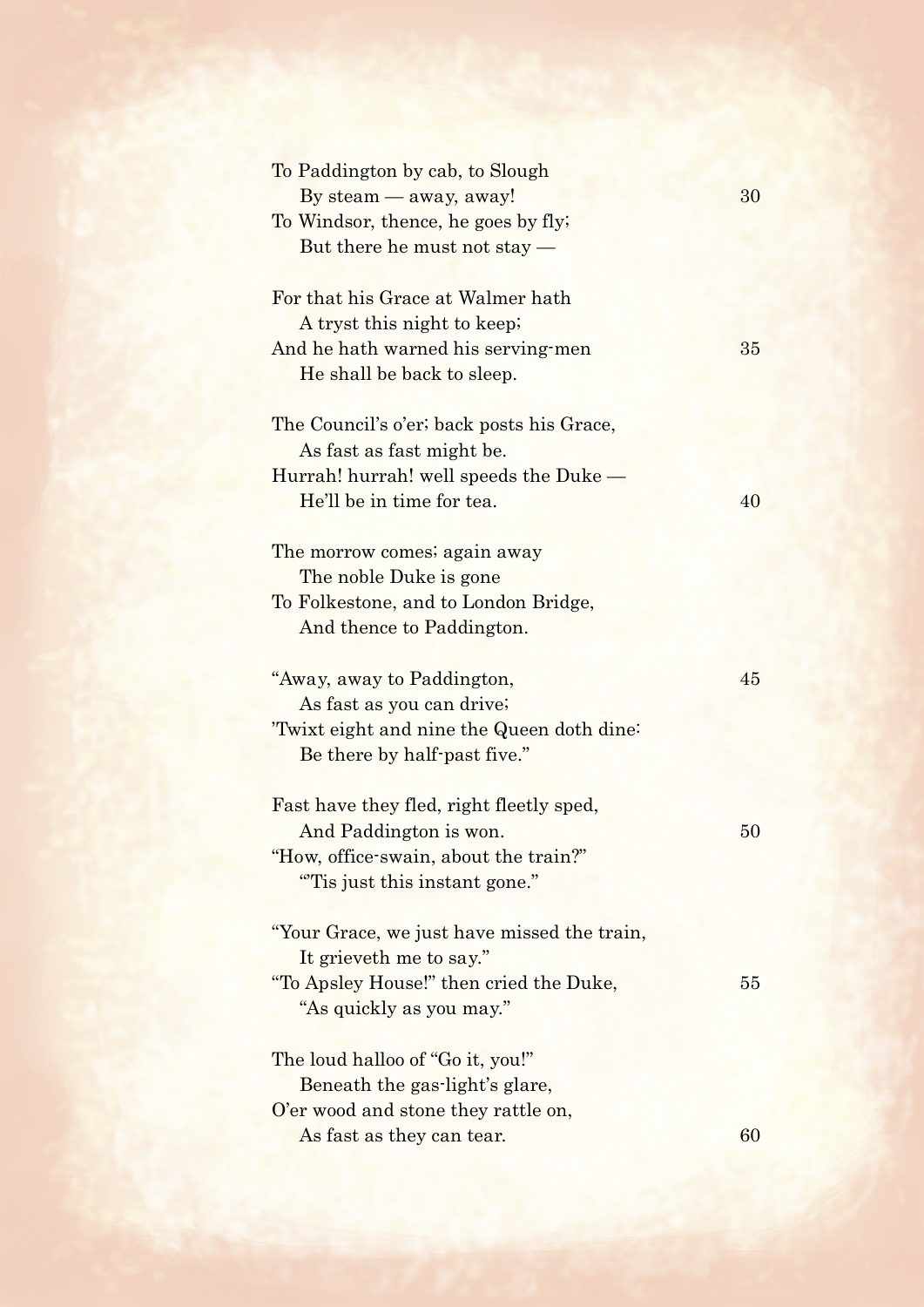| On, on they went, with hue and cry,            |    |
|------------------------------------------------|----|
| Until the Duke got home,                       |    |
| The axle-trees on fire well nigh,              |    |
| The horses in a foam.                          |    |
| Out stepp'd the Duke, serene and cool,         | 65 |
| And calmly went upstairs,                      |    |
| And donn'd the dress, the which, at Court,     |    |
| He generally wears.                            |    |
| "Windsor I may not reach in time               |    |
| To make my toilet there;                       | 70 |
| So thus the hour I will employ,                |    |
| Which I, perforce, must spare.                 |    |
|                                                |    |
| "What is't o'clock?" "Your Grace, near seven." |    |
| "Then bear me hence again;                     |    |
| And mark me — this time take good care         | 75 |
| You do not miss the train."                    |    |
| Off, off again, the coachman drives,           |    |
| With fury fierce and fell,                     |    |
| 'Mid whoop and shout from rabble rout,         |    |
| And oath, and scream, and yell.                | 80 |
|                                                |    |
| To right and left a way they cleft             |    |
| Amid the bustling throng;                      |    |
| While, meteor-like, the carriage-lamps         |    |
| Flash'd as they flew along.                    |    |
| Hurrah! the station's nigh.<br>Hurrah!         | 85 |
| "What ho, there! shout amain!                  |    |
| Here comes the Duke, he's going down;          |    |
| Give word to stop the train."                  |    |
|                                                |    |
| The engineer and stoker hear;                  |    |
| Duke Arthur takes his place;                   | 90 |
| Behold him now, on way to Slough,              |    |
| Borne at a whirlwind's pace.                   |    |
|                                                |    |

"At Slough who stops?" His Grace out pops,